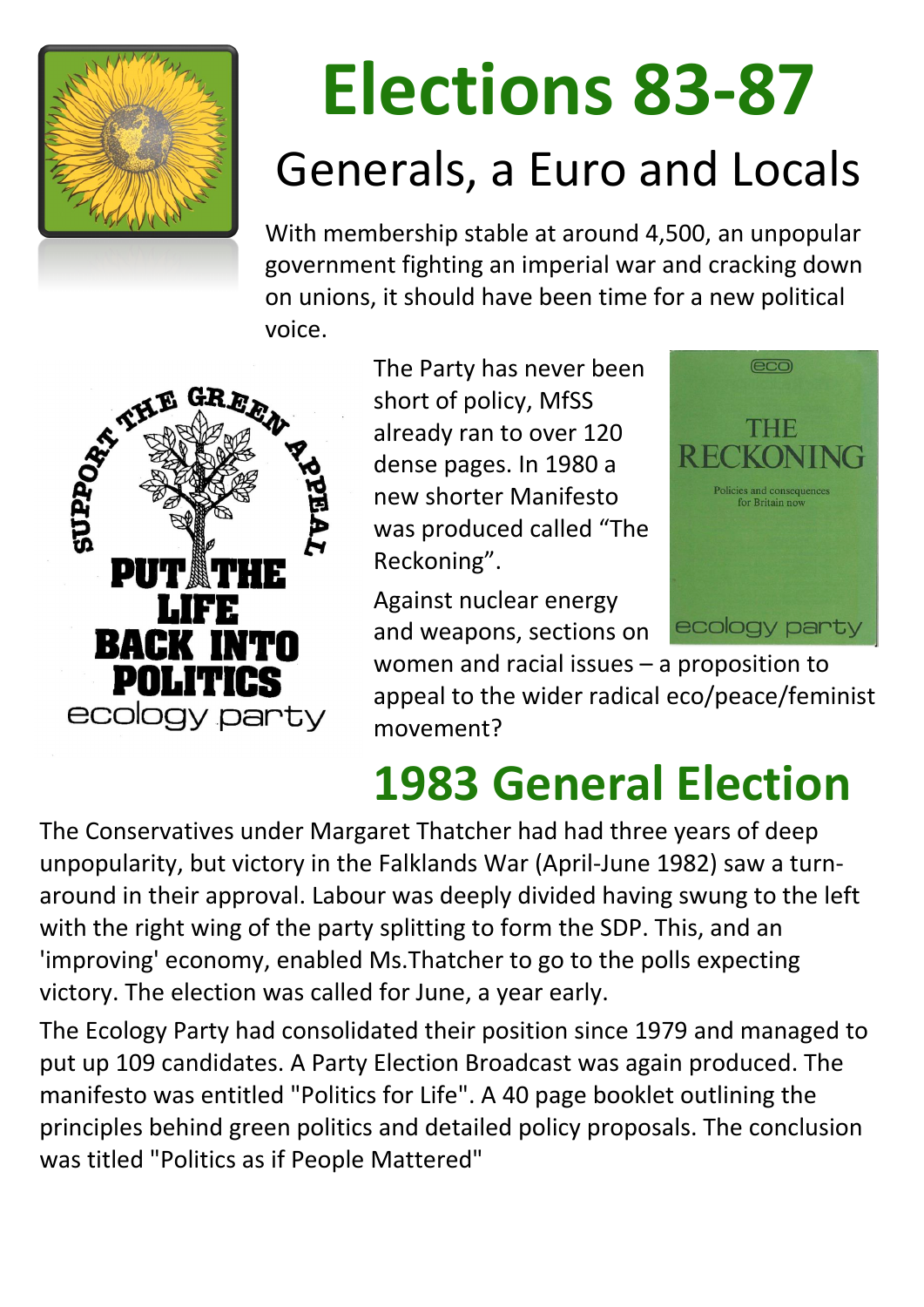

The total votes cast for ECO was 54,899, an absolute increase over 1979 but with twice as many constituencies being contested the actual share of the vote fell to 1.04%.

In terms of votes the best result was RPC Mutter in Lewes with 1,221. Dr.Thomas in Ogmore and D.R. Newell in Reigate were the only others to get over 1000 votes. Looking at vote shares Thomas got 2.94%,

Mutter 2.44% and Newell 2.03%. The only other candidate to poll over 2% share was Jonathon Porritt in Kensington

It was certainly a disappointment for many in Eco that no progress had been made since 1979.

### **1984 European Election**

The Ecology Party put up 16 Euro candidates for the 81 UK seats including one each in Wales and Scotland.

The party was still ambivalent on Europe, like many European Greens seeing it as a capitalist construct.

There was some attempted at a coordinated pan-Europe Green approach. The UK we still had no PR, whereas in much of Europe PR enabled some Greens to be elected to the Parliament.



Jean Lambert stood for the first time in London NE and gained 3.7%. Best result was in Hereford & Worcester with 4.7% share and the average share across constituencies where Ecology Party candidates stood was 2.8%.

Nationally the 70,853 votes equated to a 0.5% share.

The 1985 Spring Conference in Dover was combined with a Euro Green Congress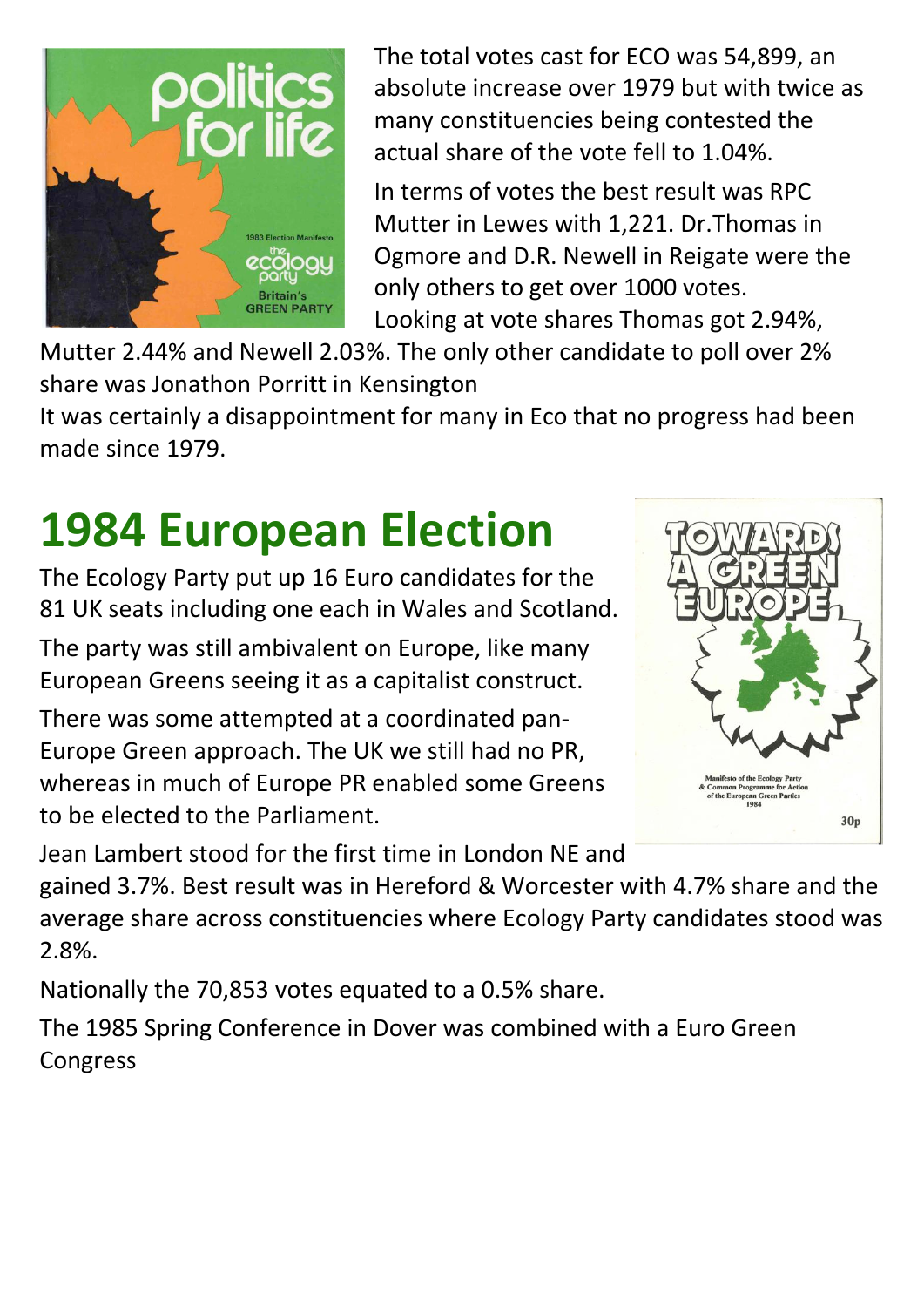### **1987 General Election**



The Ecology Party, now renamed The Green Party, managed to stand in 133 seats gaining 89,793 votes.

The [Manifesto](https://www.green-history.uk/library/doc-archive/cat-index/file/193-green-party-general-election-manifesto-1987) ran to 32 pages. It eschewed a catchy title, the Introduction stated:

An increase on the previous election and the average vote share crept up to 1.34%

" *All of a sudden 'Green' means fashionable" …*

*"Many politicians … think they can 'capture the Green vote' …* 

*"Like all other forms of life, we depend for our survival and wellbeing upon a fragile network of physical, social and spiritual links with the rest of creation. Green politics is an acknowledgement of the complexity of that web of life.* "

Richard Lawson in Weston-super-Mare gained both the largest number of votes (2,067) and share (3.58%).

Nowhere else gained over 3% or 2,000 votes. In terms of votes the next best was Horsham with 1,383 (2.21%).

Ten constituencies gained over 2% share - Woodspring 2.0%, Bristol West 2.02%, Leominster 2.03%, Chelsea 2.06%, Warwick & Leamington 2.19%, Horsham 2.21%, Surrey East 2.27%, Hackney North & Stoke Newington 2.57%, Islington North 2.89%.

The best results were all concentrated in the affluent South of England.

Although far from spectacular the party was managing to hold its position and beginning to grow its support. Subsequent local election results were encouraging with vote shares well over 10% becoming more common.

Membership was rising more rapidly – back over 5000 in '87 and over 7000 in 1988.

The scene was set…